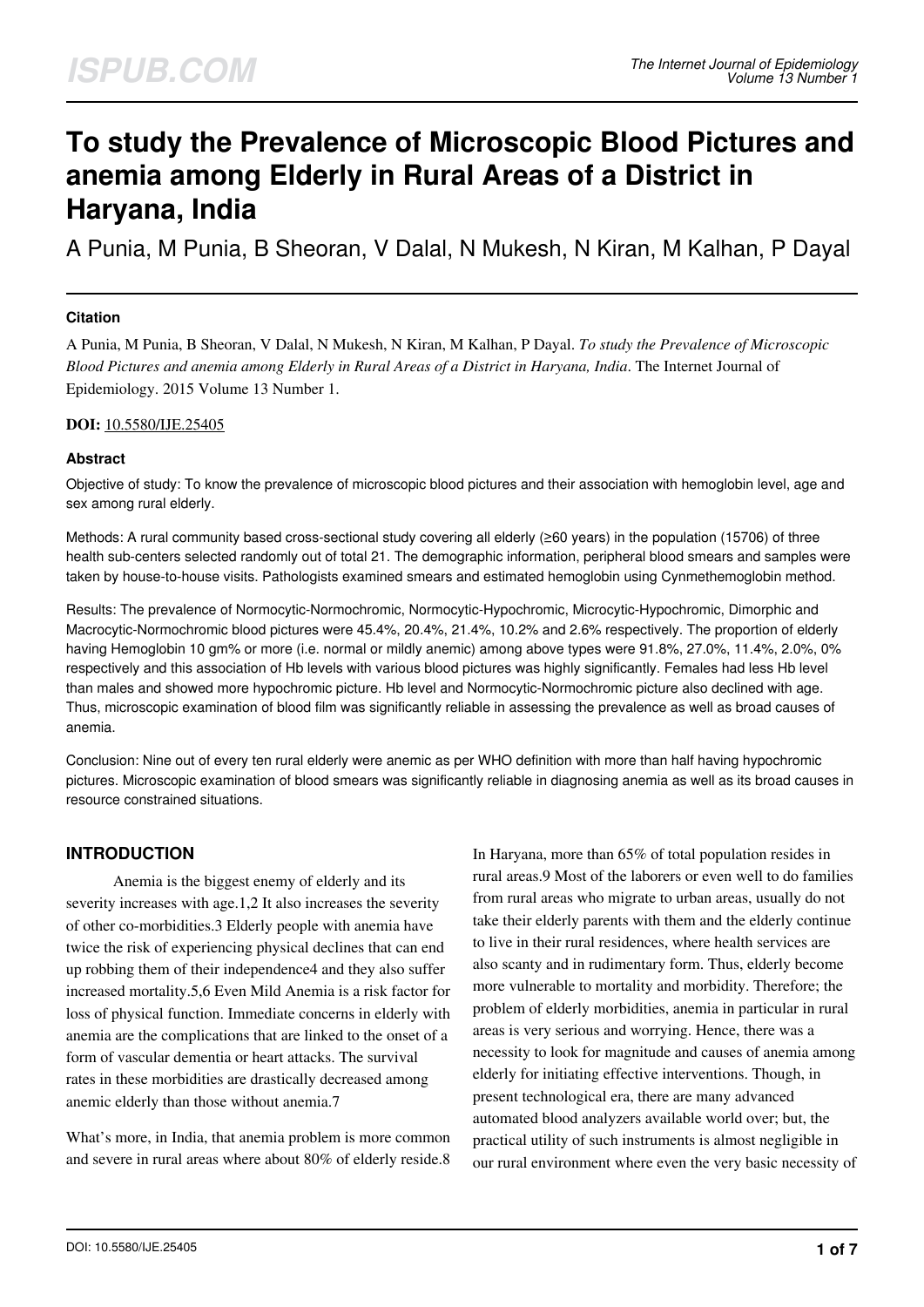electricity is often interrupted for weeks together. Clinically also, many a times, symptoms of anemia may be misleading as anemic patients gradually decrease their physical activity down to asymptomatic levels and they state, "They don't feel anything wrong".10 Further, even the hematocrit alone cannot be used for a firm diagnosis of anemia as it measures the percentage of blood cells volume with respect to total blood volume. So, a low hematocrit may indicate inappropriate fluid balance rather than true anemia. Confirmation of anemia is best done with the erythrocyte indices, which consider ratios among the three core measurements i.e. small red blood cells, reticulocyte or nucleated red cell count and mean corpuscular hemoglobin concentration (MCHC).11 A visual (microscopic) examination of a blood smear is also equally helpful for the above indices and is sometimes a necessity in regions of the world where automated analysis for these is less accessible.12

Even the clinical examination for anemia at times may not be of much practical use due to high prevalence of chronic conjunctivitis, muddy sclera, poor oral and hand hygiene etc. Moreover, such clinical examinations on regular basis may not be feasible due to economic, manpower and other constraints. Under the existing circumstances, any national health program exclusively addressing elderly health problems is not feasible and visible in near future. Therefore, adding a new service element for elderly to an already well established regular health program could be a viable option. Like preparation of blood smear of elderly along with fortnightly slide preparations of all fever cases for malaria surveillance in rural areas was considered the most feasible, viable and effective option for assessing magnitude as well as diagnosing causes of anemia among elderly as the services for preparation of blood smears for malaria at fortnightly interval already existed in rural areas under active surveillance for malaria. Hemoglobin estimation using Cynmethemoglobin method was also done (as a gold standard) to assess the anemia problem and also the reliability of microscopic examination of blood smears for assessing anemia among elderly specially in resource constrained rural settings.

Routinely, in morphological approach, red blood cells are categorized microscopically in the following ways: Palecolored (hypochromic); abnormally small (microcytic); abnormally large (macrocytic); normal colored and normal sized (normochromic-normocytic).13 It has been

emphatically documented in medical literature that red blood cell morphological approach will remain an important element of classification and diagnosis of anemia.14 Hence, keeping all such aspects in view, the present study was undertaken.

# **AIMS AND OBJECTIVES:**

- 1. To know the prevalence of microscopic blood pictures and anemia among rural elderly.
- 2. To examine the association of microscopic blood pictures with hemoglobin levels, age and sex.

# **MATERIALS AND METHOD:**

Study Area: The study was conducted in a Rural Community Development Block comprising of 24 villages having 96784 population served by 21 Health Sub-centers. Agriculture, animal rearing and services were the major occupations of people in the study area.

Study Population: Elderly aged 60 years and above in the study area.

Sample size: Taking a lower estimate of about 30% prevalence (p) of anemia among elderly with 10% of p as allowable error (L), the calculated sample size at 95% confidence level was 933 using the formula  $= 4pq/L2$  where  $q = 1$  - p. To get the required sample size, taking around 7 % of elderly in the total population as per census-2001data, 3 health sub-centers out of total 21 health sub-centers were selected randomly covering 15706 populations. All elderly persons aged 60 years and above in the sampled study population were enlisted by house-to-house visits and the list was also cross matched with family records available at health sub-centers. There were total 1103 elderly persons (547 males and 556 females) constituting 7.02% elderly in the total sampled population.

Study Design: Community based cross sectional.

Study Tool: Pre-tested, semi-structured schedule.

Data and samples collection: House-to-house visits were made to contact all the enlisted elderly persons for collection of required epidemiological data, blood samples and blood slides by the investigators after taking informed consent. All aseptic precautions were observed in collecting blood samples and preparing slides. Used needles and syringes were kept in 2% hypochlorite solution and were disposed off as per guidelines for biological waste disposal. Health workers of the area were involved in contacting and motivating the elderly for participation in the study. The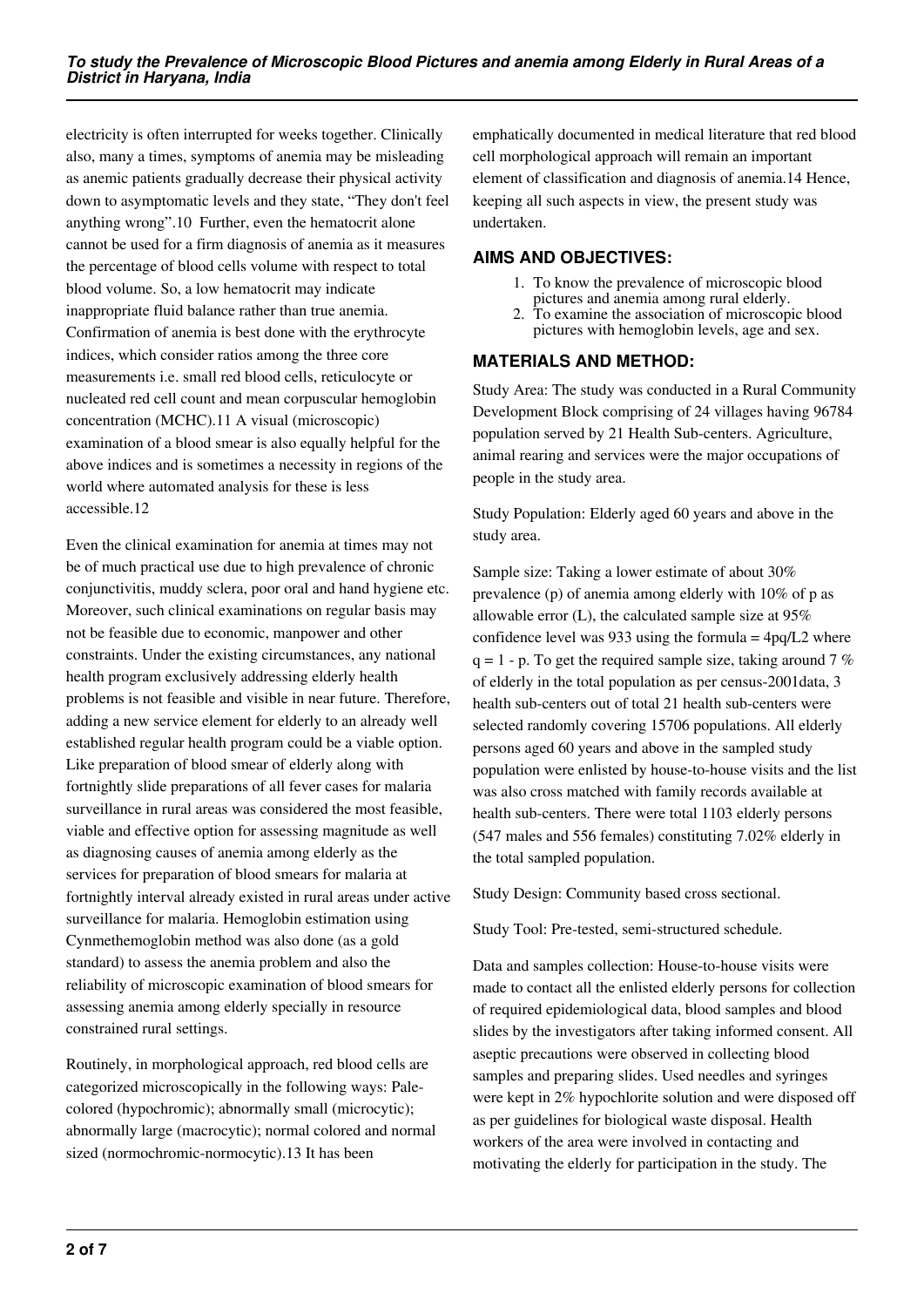blood samples were collected in screw-capped tubes having 5 milliliters Drabkins Reagent and slides were prepared on spot, dried for ten minutes and kept in slide boxes. An experienced trained laboratory technician accompanied the investigators for assistance in the above task. Samples and slides were transported same day to Department of Pathology; PGIMS Rohtak and Hb estimation was done using Cynmethaemoglobin method on the same day or occasionally next day morning. Staining of slides was also done on priority basis at the earliest possible, though examination took longer time as it was a time consuming task and was done by pathologists who were also involved in reporting for hospital patients.

Data analysis: The collected data and laboratory reports were compiled in Microsoft Office Excel 2007 and were tabulated, analyzed and interpreted using SPSS software (version 17.0). Statistical analysis included percentages and chi square test. For classification of anemia and its magnitude, WHO criteria were followed. The study plan was passed and ethically approved by Post Graduate Board of Studies in Medicine and Allied Sciences, Post Graduate Institute of Medical Sciences, Rohtak.

# **RESULTS:**

General: A total of 1005 elderly (501 males and 504 females) could be contacted and 498 males and 503 females (total 1001), who gave informed consent for participation, were included in the study. Of the remaining 98 elderly out of total 1103 enlisted, 37 died during the study period before being contacted for data collection and the rest (61 elderly) could not be contacted even after three visits. 19 slides were discarded due to breakage, improper preparation or staining and finally the data of 982 cases (490 males and 492 females) were used for final analysis.

# **Magnitude of anemia problem among rural elderly (Table 1):**

 About 90% elderly were anemic as per WHO definition but only 4.9% were severely anemic. Thus, as per total prevalence, anemia problem was categorized as high magnitude problem (prevalence  $> 40\%$ ) and as per prevalence of severe anemia, it was moderate problem (1 to 9%) according to WHO criteria. Mean Hb level among women (9.40  $\pm$  0.07 gm %) was approximately 1 gm less than that of men (10.36  $\pm$  0.08 gm %), and this difference was highly significant. 39.8% and 45.7% elderly were mildly and moderately anemic respectively.

# **Table 1**

Prevalence of microscopic blood pictures and their association with hemoglobin levels among elderly

| <b>Blood Picture</b> | Hemoglobin levels (gm %) & grades of anemia as per WHO criteria |           |                                             |          |          |  |  |
|----------------------|-----------------------------------------------------------------|-----------|---------------------------------------------|----------|----------|--|--|
|                      | $<$ 7/severe                                                    |           | 7 - 9.9/mod. 10-11.9/mild 12 or more/NTotal |          |          |  |  |
| NCv-NCh              | 0                                                               | 41(9.2)   | 311(69.7)                                   | 94(21.1) | 446(100) |  |  |
| NCy-HCh              | 5(2.5)                                                          | 141(70.5) | 54(27)                                      | 0        | 200(100) |  |  |
| MiCy-HCh             | 9(4.3)                                                          | 177(84.3) | 24(11.4)                                    | 0        | 210(100) |  |  |
| Dimorphic            | 34(34.0)                                                        | 64(64.0)  | 2(2.0)                                      | 0        | 100(100) |  |  |
| Macrocytic-NCh       | $\circ$                                                         | 26(100)   | $\mathbf 0$                                 | 0        | 26(100)  |  |  |
| Total                | 48(4.9)                                                         | 449(45.7) | 391(39.8)                                   | 94(9.6)  | 982(100) |  |  |

72 value: 742.140, p value: 0.000 (highly significant), df=12. Mean Hb (gm%): 9.9 ±1.65 SD; (Range: 3.8-13.5). Mean Hb. males: 10.117 + 1.81 SD; Mean Hb. females: 9.534 + 1.52 SD. Df =degree of freedom; mod = moderate; N=normal; NCy = Normocytic; MiCy=Microcytic; NCh = Normochromic; HCh = Hypochromic. (Figures in parentheses are percentages).

Association of microscopic blood picture and hemoglobin level (Table 1): About half (45%) of elderly were having Normocytic-Normochromic blood picture, mostly with mild anemia or normal Hb level, but none of them was severely anemic (Hb  $<$  7 gm %). Approximately one fifth of elderly were having Normocytic-Hypochromic blood picture and all were anemic and 70.5% of them were moderately anemic. 21.4% elderly were having Microcytic-Hypochromic blood picture; again all were anemic and 84.3% of them were moderately anemic and proportion of severely anemic also increased as compared to Normocytic-Hypochromic blood picture. 10.2% elderly were having Dimorphic picture and more than one third of them (34%) were severely anemic and 64% moderately anemic. Only 2.6% were having Macrocytic-Normochromic picture and all were moderately anemic. Thus, morphological examination of blood smear gave a fairly good estimate of anemia and the order of severity of anemia among different morphological blood pictures was as follow: Dimorphic > Microcytic-Hypochromic > Normocytic-Hypochromic > Normocytic-Normochromic. The associations between Hb levels and blood pictures was highly significant. Thus, merely by microscopic blood smear examination, which is possible in our existing circumstances without much extra efforts or resources, one can judge the grades of anemia. In general, the differential diagnosis of anemia can be substantially narrowed by sub-categorization into "microcytic," "normocytic," and "macrocytic" subtypes and each subtype then can be deciphered using a stepwise approach to arrive at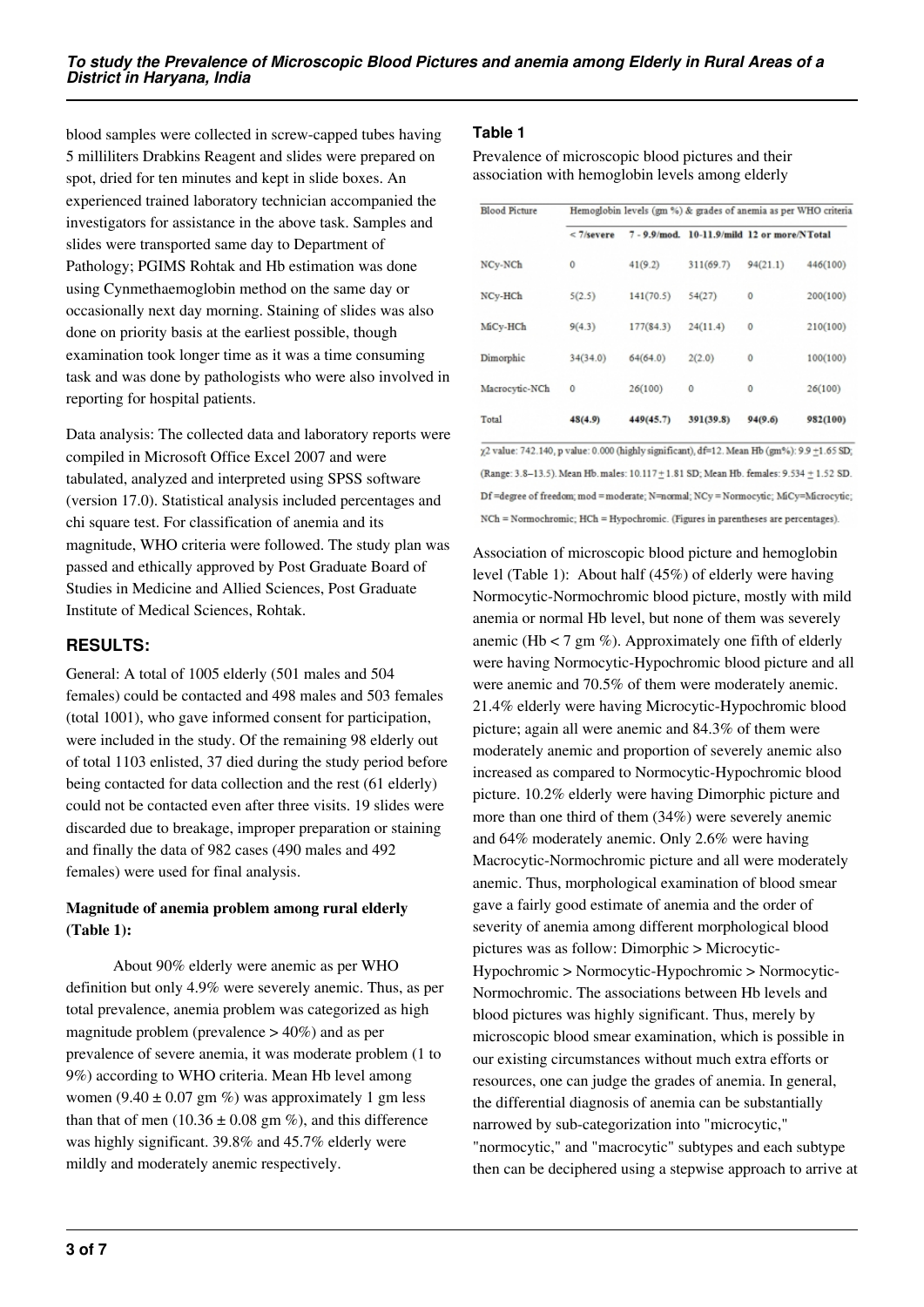possible cause of anemia.15

# **Association of microscopic blood picture with age and sex (Table 2):**

Microscopic blood picture showed highly significant association with age. The proportion of elderly with Normocytic-Normochromic blood picture increased with increasing age from age groups of 60-64 to 70-74 years with corresponding decline in the proportion of other types of pictures specially among Normocytic-Hypochromic as was evident in the table-2 itself. But, it needs to be interpreted in right perspective and not that Normocytic-Normochromic blood picture increased with age and other types decreased. As the proportion of elderly in each of the equal age groups of five years has declined progressively from 42% in 60-64 years to 8% in 74-79 year's age group with age due to old age mortality, and this process of mortality was selective primarily based on their health status or one can say the Hb. level to a great extent. Thus, persons with Normocytic-Normochromic blood picture survived more as compared to persons with other types of blood pictures. Hence, the proportion of elderly with Normocytic-Normochromic blood picture or with better Hb. level increased in comparison to other elderly. But, after 75 years, there was a decline in the percentage of Normocytic-Normochromic blood picture indicating a generalized decline in health status of aged.

#### **Table 2**

Association of microscopic blood pictures with age and sex.

| Variables | Microscopic blood picture |           |           |           |          |  |  |
|-----------|---------------------------|-----------|-----------|-----------|----------|--|--|
| Age:      | NCy-NCh                   | NCy-HCh   | MiCy-HCh  | Di/Ma-NCh | Total    |  |  |
| $60 - 64$ | 188(44.5)                 | 89(21.1)  | 91(21.6)  | 54(12.8)  | 422(100) |  |  |
| 65-69     | 120(50.0)                 | 45(18.3)  | 51(21.7)  | 24(10.0)  | 240(100) |  |  |
| $70 - 74$ | 82(61.2)                  | 20(14.9)  | 22(16.4)  | 10(7.5)   | 134(100) |  |  |
| 75-79     | 20(23.8)                  | 22(26.2)  | 26(31.0)  | 16(19.0)  | 84(100)  |  |  |
| $80 & =$  | 36(35.3)                  | 24(23.5)  | 20(19.6)  | 22(21.6)  | 102(100) |  |  |
| Sex:      |                           |           |           |           |          |  |  |
| Male      | 276(56.3)                 | 80(16.3)  | 72(14.7)  | 62(12.7)  | 490(100) |  |  |
| Female    | 170(34.6)                 | 120(24.4) | 138(28.0) | 64(13.0)  | 492(100) |  |  |
| Total     | 446(45.4)                 | 200(20.4) | 210(21.4) | 126(12.8) | 982(100) |  |  |

Age:  $\chi^2$  = 36.488, p value = 0.001. Sex:  $\chi^2$  = 39.2, p value = 0.000.

(Figures in parentheses are percentages). NCy=Normocytic; NCh=Normochromic; HCh= Hypochromic; MiCy = Microcytic; Di/Ma-NCh = Dimorphic & macrocytic-normochromic.

Sex wise association of blood picture showed that percentage of elderly males with Normocytic-Normochromic was significantly higher than their female counterparts and consequently, the proportions of other types of blood pictures associated with more anemia were higher in females than males. Similar other studies on prevalence also reported more prevalence of anemia among elderly females than elderly males in India.16

#### **DISCUSSION:**

 Anemia among rural elderly was extraordinarily high up to 90% as per WHO definition. Gravity of the situation demands urgent intervention. The reported prevalence is certainly higher than other studies e.g. Niranjan GV et al.17 also reported prevalence of anemia amongst elderly (both males and females) in urban areas of Bangalore as 27.2% with Hb. less than 10 gm% as against  $50.6\%$  in the present study (Hb.  $\lt 10$  gm %). The comparative low prevalence in that study could be due to urban and rural difference and due to more proportion of males (56% males and 44% females) as the males are comparatively less anemic than females as was observed in the present study also. Other similar Indian studies also showed varying degree of anemia depending on difference in various variables but all showed comparatively less prevalence of anemia than the prevalence in present study. The typical situation of un-noticed neglect of elderly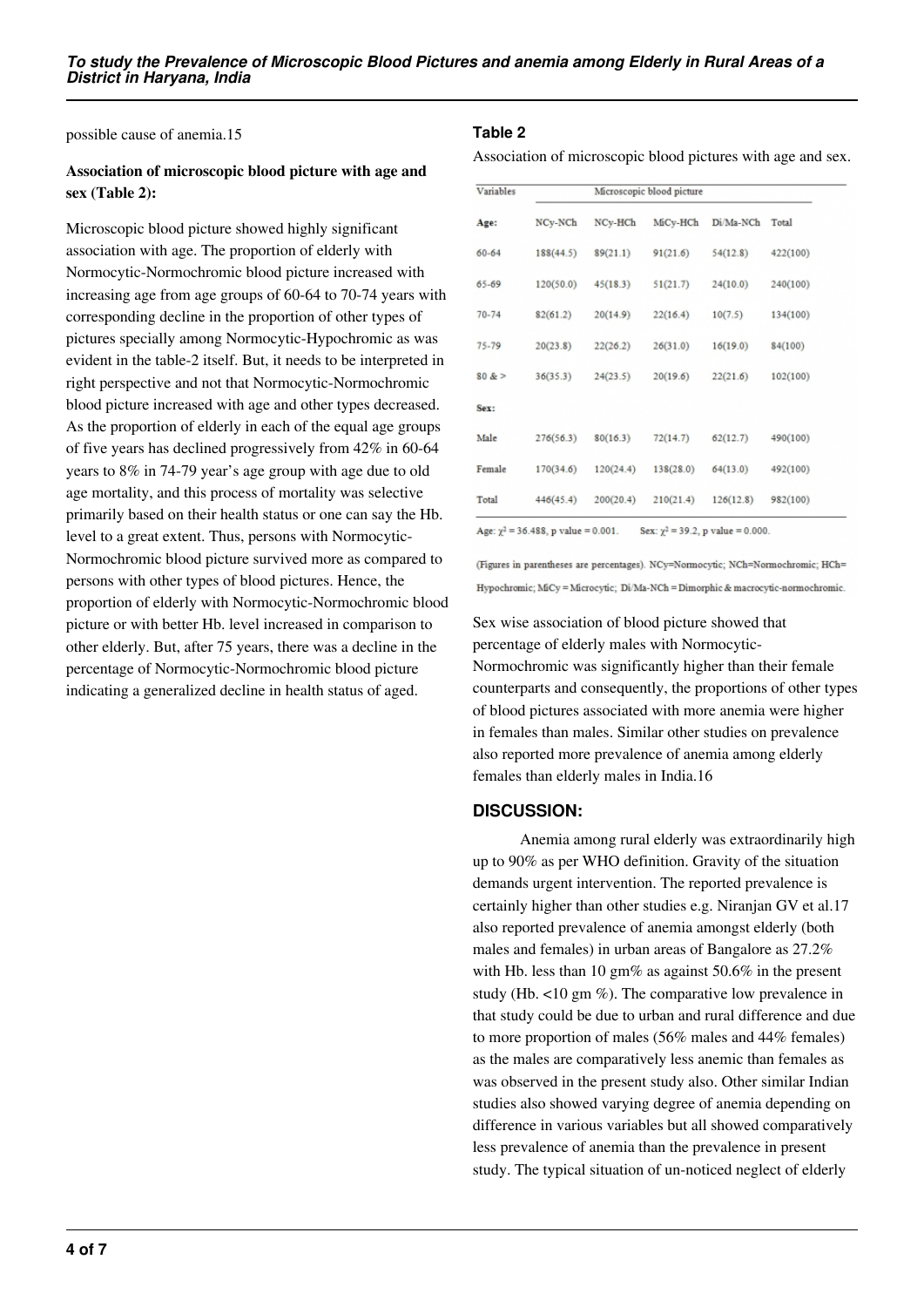in the study area could be the reason for such a high prevalence of anemia among them as most elderly `staying in rural areas can be grouped in two categories. One category of elderly belonging to poor families who are living in rural areas. Although, such elderly are being cared by the family members, but poverty deprives them of adequate diet resulting in nutritional anemia. Other category comprises of elderly belonging to economically middle or higher class families who usually migrate to urban area, but in most cases elderly continue to stay in their rural abode alone facing neglect of care resulting in poor nutrition and anemia obviously. So, anemia problem was so severe.

 Comparatively the very low prevalence of anemia among elderly in developed countries (around 10% in most of the studies)1-6 obviously indicated that anemia being multi-dimensional problem mainly depends on socioeconomic variables and level of development. Consequently, elderly as well as other segment of population in India probably will have to wait for long to attain that level of development and obviously the comparable Hb. level as in developed countries. Moreover, anemia is a cumulative problem and it goes on increasing with age from womb to tomb. Hence, it is so high among elderly.

 The significant association of hemoglobin levels with morphology of RBCs in blood films raises hopes for some effective intervention to curb the menace of anemia in the practically neglected segment of our society, the elderly. The hopes hinge around well established malaria surveillance activities in rural areas where health workers prepare blood slides fortnightly from all fever cases. He can easily prepare the blood smears from elderly also and the slides can be examined by the pathologists at district hospitals or medical colleges as the case may be to diagnose anemia as well as differential diagnosis can be substantially narrowed by subcategorization into "microcytic," "normocytic," and "macrocytic" subtypes and each subtype then can be deciphered using a stepwise approach involving history or tests to arrive at possible cause of anemia which can be of much help in the effective treatment of anemia. Starting a new program for elderly to control anemia may not be possible in the financially resource constrained countries like India, but, adding additional component of service in the already well established program is a viable feasible option. The above alternative is being explored to overcome the limitation of testing Hb. in field conditions in rural areas or moving elderly to health facilities for the same.

 Discussion on comparison with other similar studies could not be possible as no such study of association of Hb. levels, age and sex with microscopic blood pictures among elderly was available in the literature. Hence, the study is unique in this aspect.

# **CONCLUSION AND RECOMMENDATIONS:**

Most of the older persons in rural areas of Northern India were suffering from anemia of varying degrees. Microscopic examination of peripheral blood smears proved to be a reliable, viable and feasible method for diagnosing anemia and its broad causes in rural areas with constrained health care facilities and thereby making the treatment possible and effective through already existing malaria program. Though, it may be a small intervention, but has the potential to keep the elderly out of nursing homes and hospitals and to preserve their capacity of independence.

Strengths of study included: A community based study revealing the real magnitude of the problem in the population. A large sample size and uniqueness are other notable strengths of this study. Main weaknesses of the study included: Other more reliable tests for Hb. estimation and size of RBCs e.g. Serum ferritin radioimmunoassay, MCV & MCHC etc. could not be done due to resource constraints. Microscopic examination of slides is again not so easy and needs the services of experts, but still it can be outsourced.

#### Key points:

- Anemia prevalence was extra ordinarily high among older persons in rural areas of Haryana in Northern India.
- Nutrional anemia was most common as evidenced from predominantly hypo-chromic and micro-cytic pictures in blood smears among elderly who were not chronically ill which excluded that due to chronic illness.
- Microscopic examination of peripheral blood smears proved most feasible, viable and easy method to assess magnitude and diagnose the broad causes of anemia among rural elderly especially in areas with constrained health care facilities.
- Anemia prevention/control among elderly can be integrated with ongoing malaria surveillance activity in rural areas to keep them healthy and happy.

Acknowledgments: The authors sincerely acknowledge the participation of all of the elderly people in the study. Laboratory services extended by Pathology Department of the Institute are thankfully acknowledged.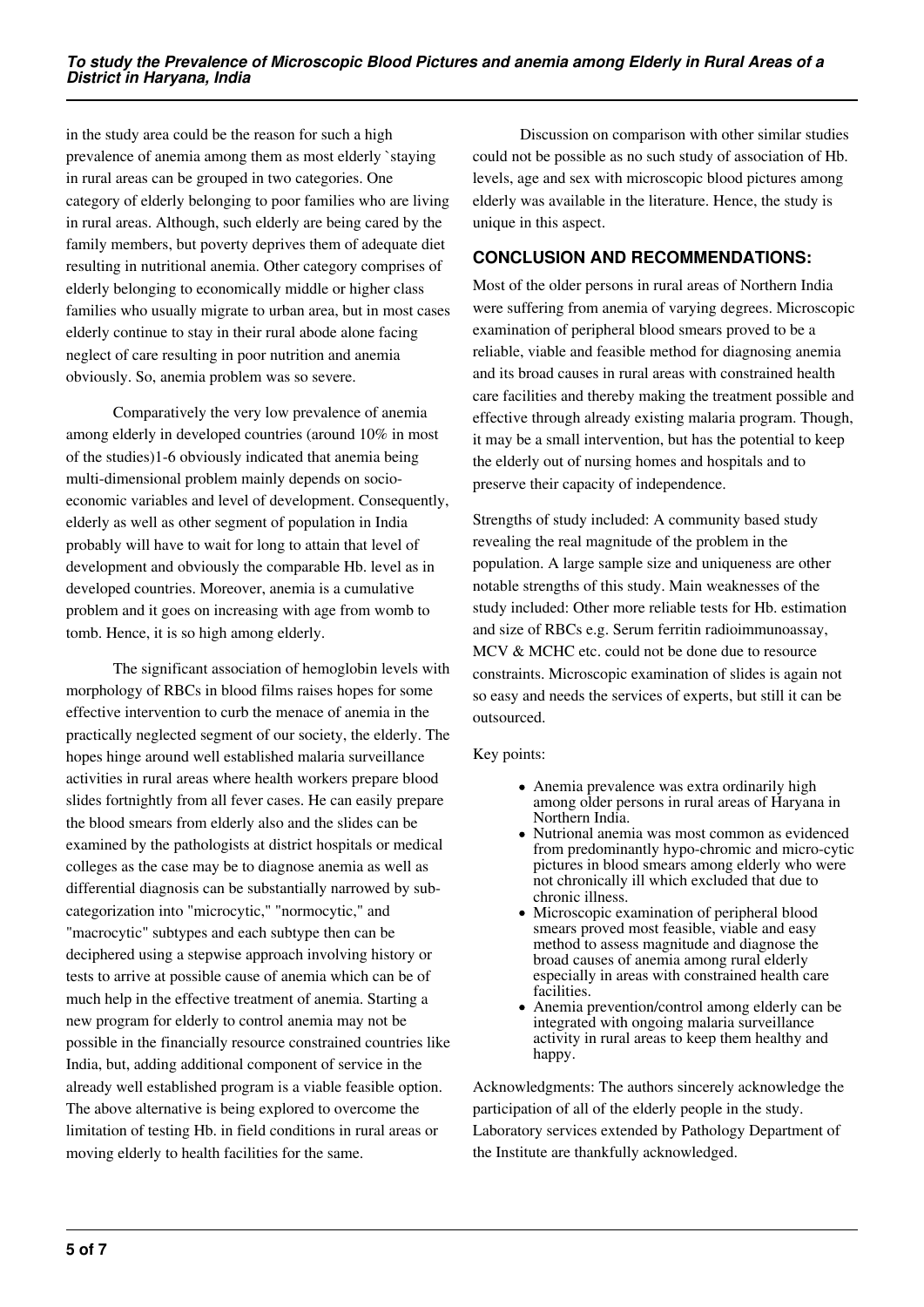## **References**

1. Salive ME, Cornoni-Huntley J, Guralnik JM et al. Anemia and hemoglobin levels in older persons: relationship with age, gender, and health status. J Am Ger Soc 1992;40:489-96.

2. Daly MP. Anemia in the elderly. Am Fam Physician 1989;39:129-36.

3. Penninx B, Pahor M, Cesari M, et al. Anemia is

associated with disability and decreased physical

performance and muscle strength in the elderly. J Am Ger Soc 2004;52:719-724.

4. Anemia in Elderly Linked to Declines. Accessed:

16-9-2011. Available from:

http://www.webmd.com/healthy-aging/news/20030725/ane mia-in-elderly-linked-to-declines

5. Jack M. Guralnik, William B. Ershler, Stanley L. Schrier, and Vincent J. Picozzi . Ash Special Symposium: Anemia in the Elderly: Anemia in the Elderly: A Public Health Crisis in Hematology. Hematology Jan 2005;2005:528-532.

6. Penninx B, Guralnik J, Onder G, et al. Anemia and

decline in physical performance among older persons. Am J Med 2003;115:104-110

7. Salynn Boyles. Anemia in Elderly Linked to Declines. Available from-

http://the-anemia-guide.blogspot.com/2011/06/anemia-in-eld erly.html Accessed on: Sept. 17, 2011

8. Help Age India: Indian Scenario. Available from:

http://www.helpageindia.com/indiascene.html

9. Paper 2/Haryana census provisional data 2011. Accessed

on: Sept. 17, 2011. Available from:

http://censusindia.gov.in/2011-prov-results/paper2/data\_files /Haryana/4-fig-har-9.pdf

10. Renato Faillace, MD. Anemia. Available from:

http://www.abcsalutaris.com/english/content/view/6/15/ Accessed: 27th August, 2011.

11. Topic: Anemia. Available from:

http://www.answers.com/topic/anemia Accessed on 17th Sept.2011

12. New World Encyclopedia contributors. Anemia.

Available from: Permanent URL:

http://www.newworldencyclopedia.org/entry/Anemia?oldid  $=794243$ 

13. Blood Morphology. Available from:

http://adam.about.net/reports/000057\_4.htm?rd=1 Accessed on: Sept. 17, 2012.

14. Types of Anemia. Accessed on: Sept. 17, 2012. Available from:

http://www.newworldencyclopedia.org/entry/Anemia#Types \_of\_anemia

15. Raymond, Tina. "Anemia: Diagnosis, Treatment and Prevention." Midwifery Today. anemia hemolytic microangiopathic. 31 May 1999.

16. Punia MS, Punia Anita, Dalal VP. Prevalence of anemia among elderly in a Rural District of Haryana. Journal of

American Geriatric Society. Feb 2009; 57(2):355-7.

17. Niranjan GV, Vasundhra MK. A study of health status of aged persons in slums of urban field practice area,

Bangalore. Indian Journal of Community Medicine. 1996; 21: 37-40.